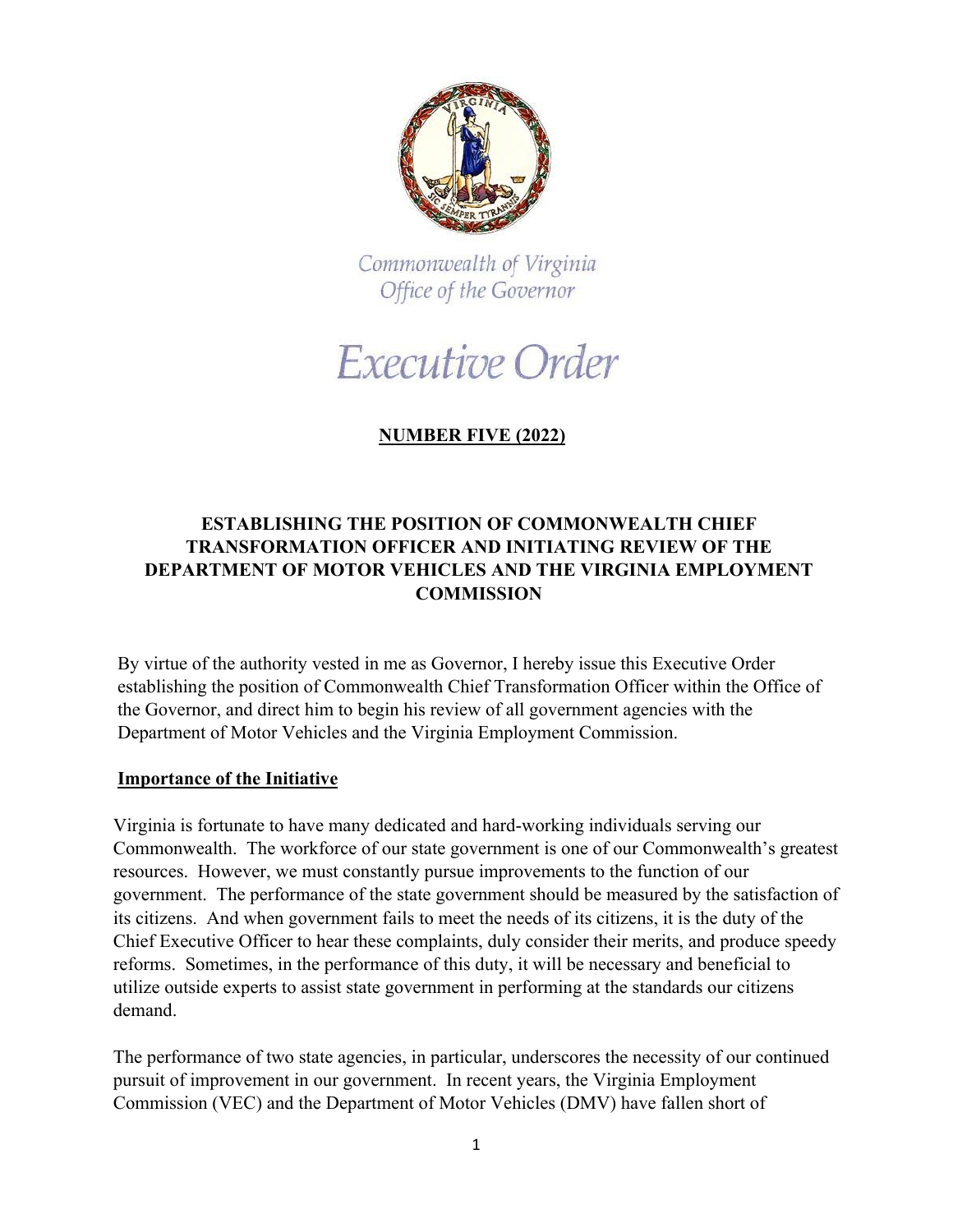performing at the high standard set by our citizens. Both agencies provide essential services to Virginians, and the success of their missions are directly dependent on their ability to serve their customers.

These and other agencies require analysis to identify areas of improvement and ensure that our government is transparent, accountable, and working for the citizens of the Commonwealth. A team with expertise, imagination, and enthusiasm for delivery of services, the Commonwealth's operations and finances, and customer satisfaction is necessary to accomplish these goals.

#### **Directive**

By virtue of the authority vested in me as Governor under Article V of the Constitution of Virginia, and the *Code of Virginia*, and subject to my continuing and ultimate authority and responsibility to act in such matters, I hereby establish the position of Commonwealth Chief Transformation Officer within the Office of the Governor. The Commonwealth Chief Transformation Officer will serve in the Governor's Cabinet.

The Commonwealth Chief Transformation Officer, and such other employees within the Office of the Governor as so designated, shall comprise the Office of Transformation.

The primary responsibilities of the Commonwealth Chief Transformation Officer will be to help build a culture of transparency, accountability, and constructive challenge across our government; ensure employees at all levels of government are reminded that our government works for the citizens of Virginia; drive changes improving the effectiveness and efficiency of our government through tracking key performance metrics; identify, coordinate, and lead targeted transformation efforts; and all other duties and responsibilities as determined and assigned by the Governor.

While the Commonwealth Chief Transformation Officer's work will stretch across all government, he shall begin his work with a review of the operations of the Virginia Employment Commission and the Virginia Department of Motor Vehicles.